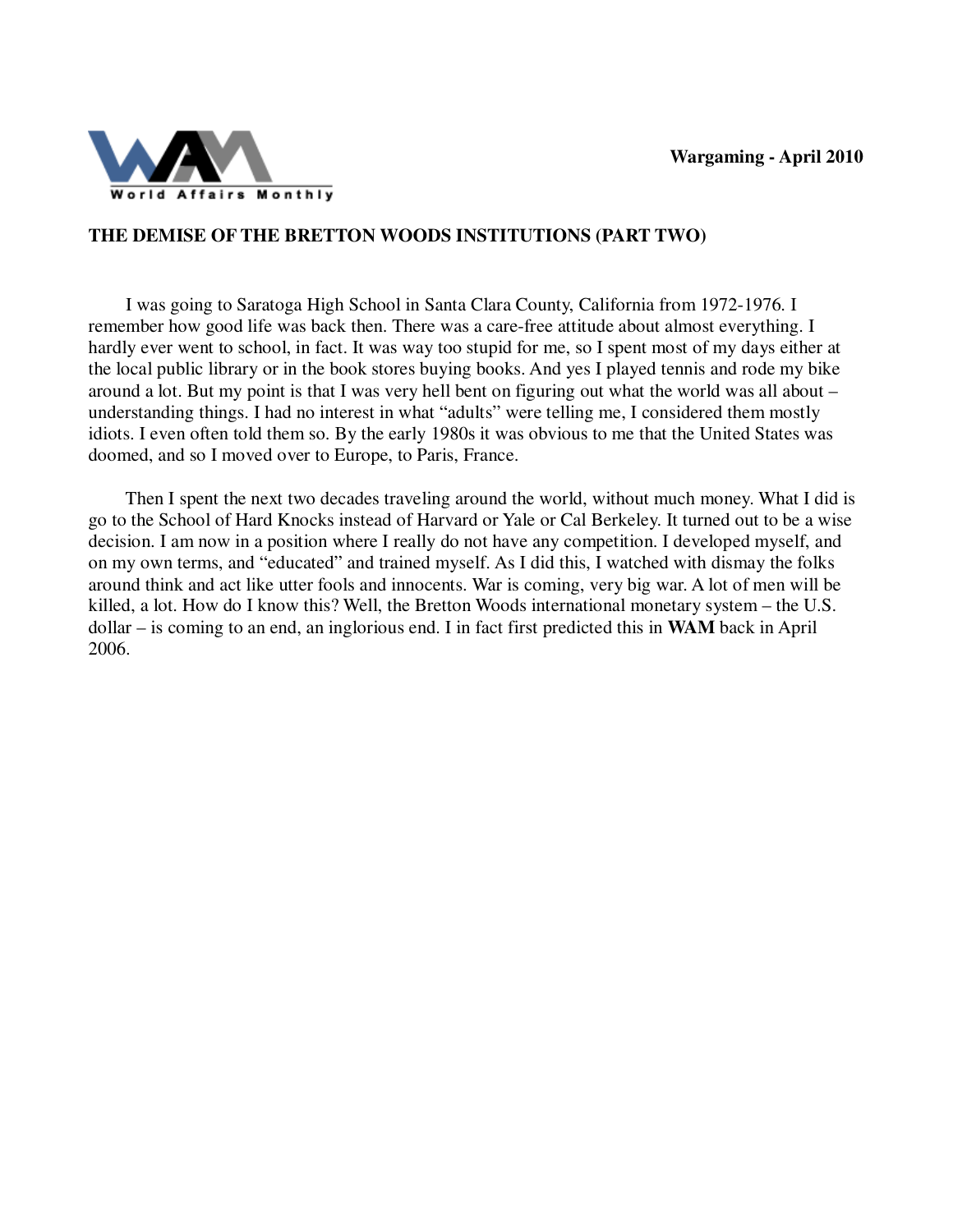There would appear, however, to be six immediate reasons why we will soon see a disintegration of the post-World War II international "financial architecture". World Affairs Monthly is, and has been for many years, at the center of these six reasons. This may astonish and shock readers, but the world's leaders know very well that this is the case:

Arab oil-producers, who are flush with cold cash from the sale of their now higher-priced oil, wish to defend their self-interest and move away from the dollar.

The Asian Development Bank is now warning its members that a move away from the dollar might be very prudent indeed.

Premier Wen Jia Bao of China (and his aides) now fully accept the inevitability of the collapse of the dollar, and are thus preparing to move to the euro and perhaps even gold.

Jean-Claude Trichet and other officials at the European Central Bank are now realizing the reason for the euro's swift ascendancy, and are preparing themselves for a flight from the dollar.

The important "hard currency" central bankers in the world - from the OECD nations - are increasingly aware of the dollar's inflated value and thus its vulnerability.

There is now something of a flight to commodities under way in the world's markets, and this is no doubt due to an increasing anxiety that gold just might become (along with petroleum) a temporary refuge for international capital and even a means of global commerce.

The title: THE DEMISE OF THE BRETTON WOODS INSTITUTIONS

The URL: http://worldaffairsmonthly.com/printfriendlybyid.php?id=412

The United States became very wealthy and very powerful after World War I. Europeans had to go into debt to finance their killing. Americans "financed" this war-making. Then it happened once again in World War II. Americans then become a super-charged net creditor to the world.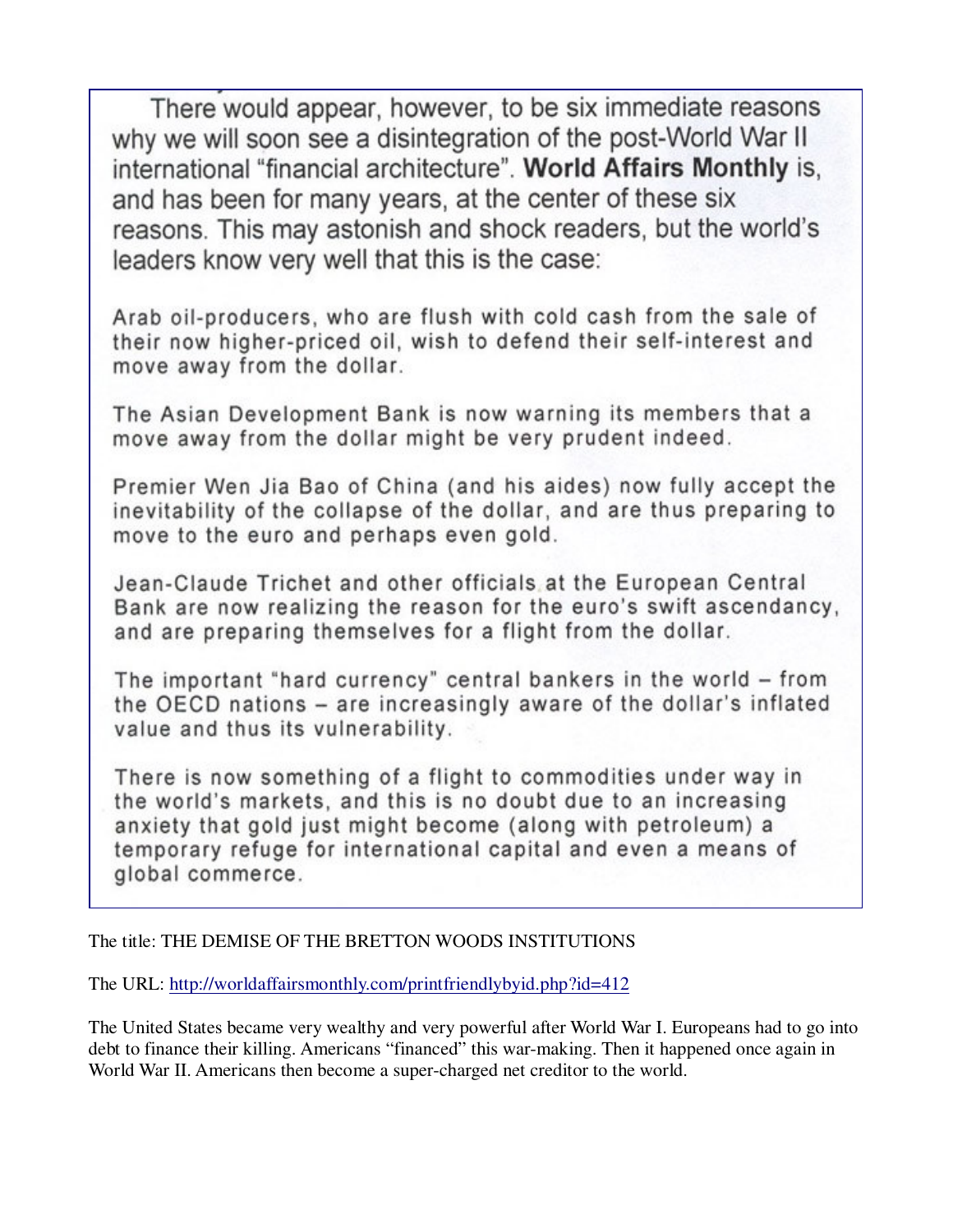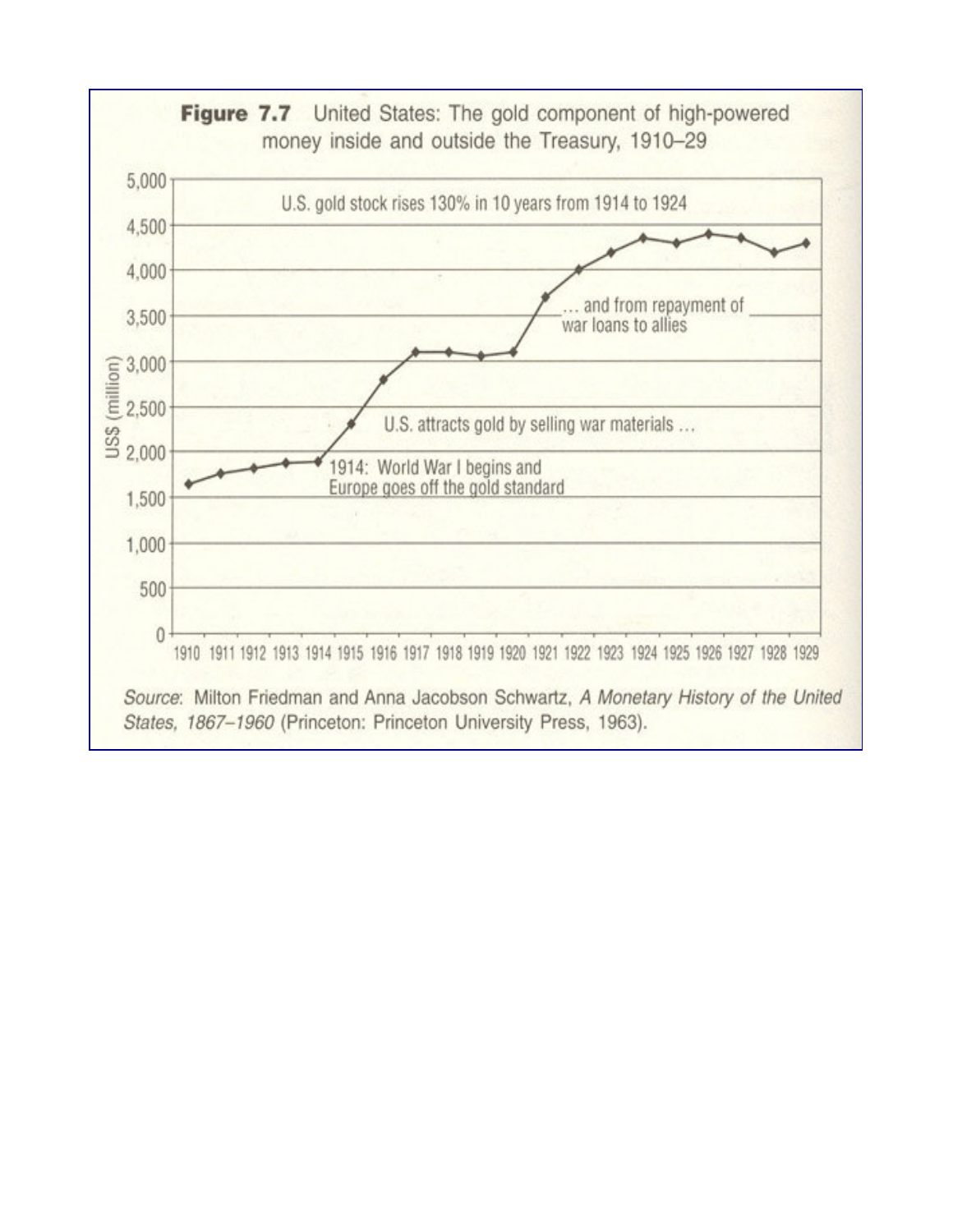

This is the real source of the power of the United States, the two European wars in the 20th century. What conclusion can we then come to? The inevitable conclusion is that the United States is going to suffer from a frightening collapse. Yes, it is going to be scary. American living standards are very high, and this power is mostly a function of coal, oil and gas – so-called "fossil fuels."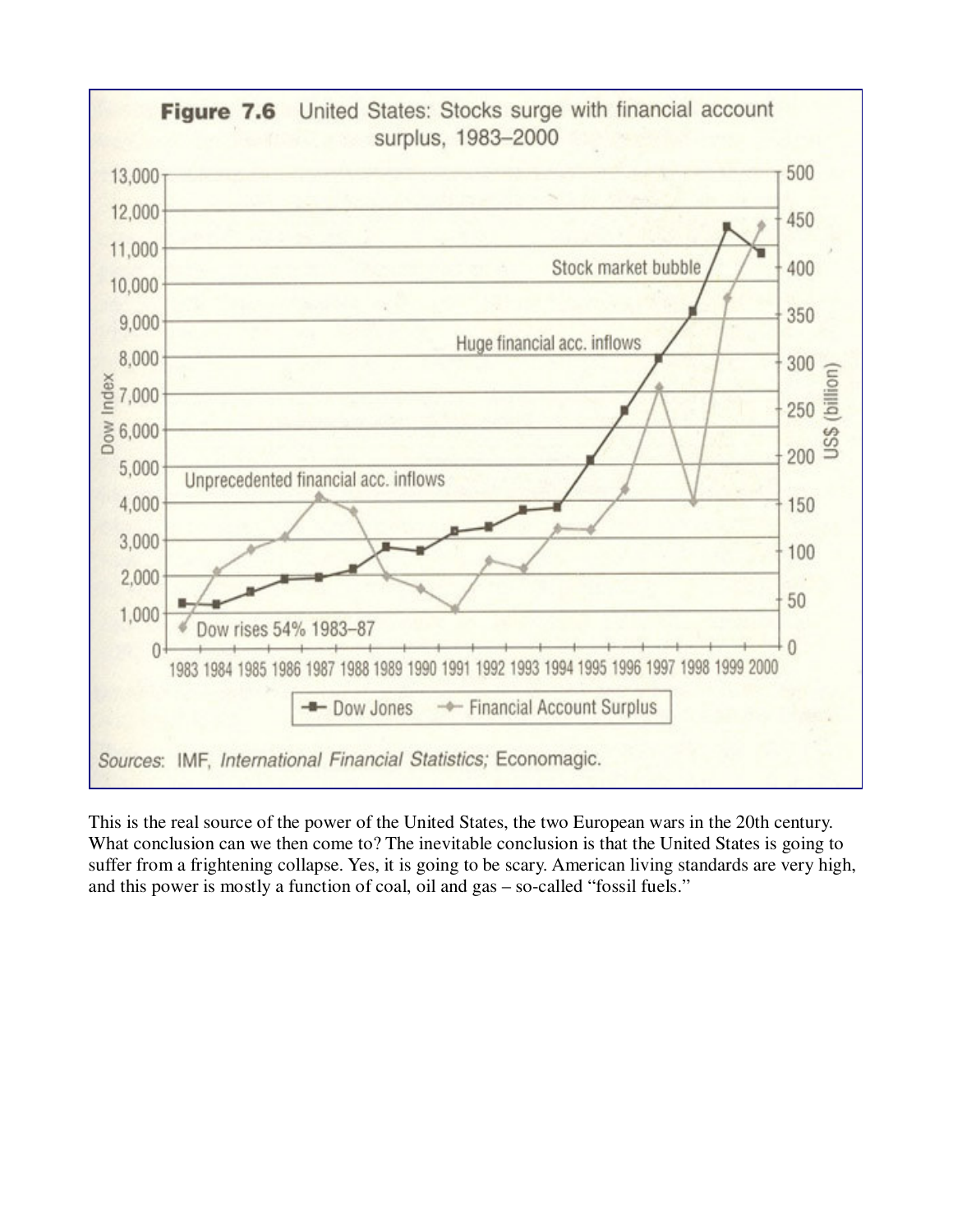

When the power of the United States collapses what is then going to happen? This an excellent and of course difficult question. The power of the United States rests on two "legs" and I have been writing about these in **WAM** for about two years now.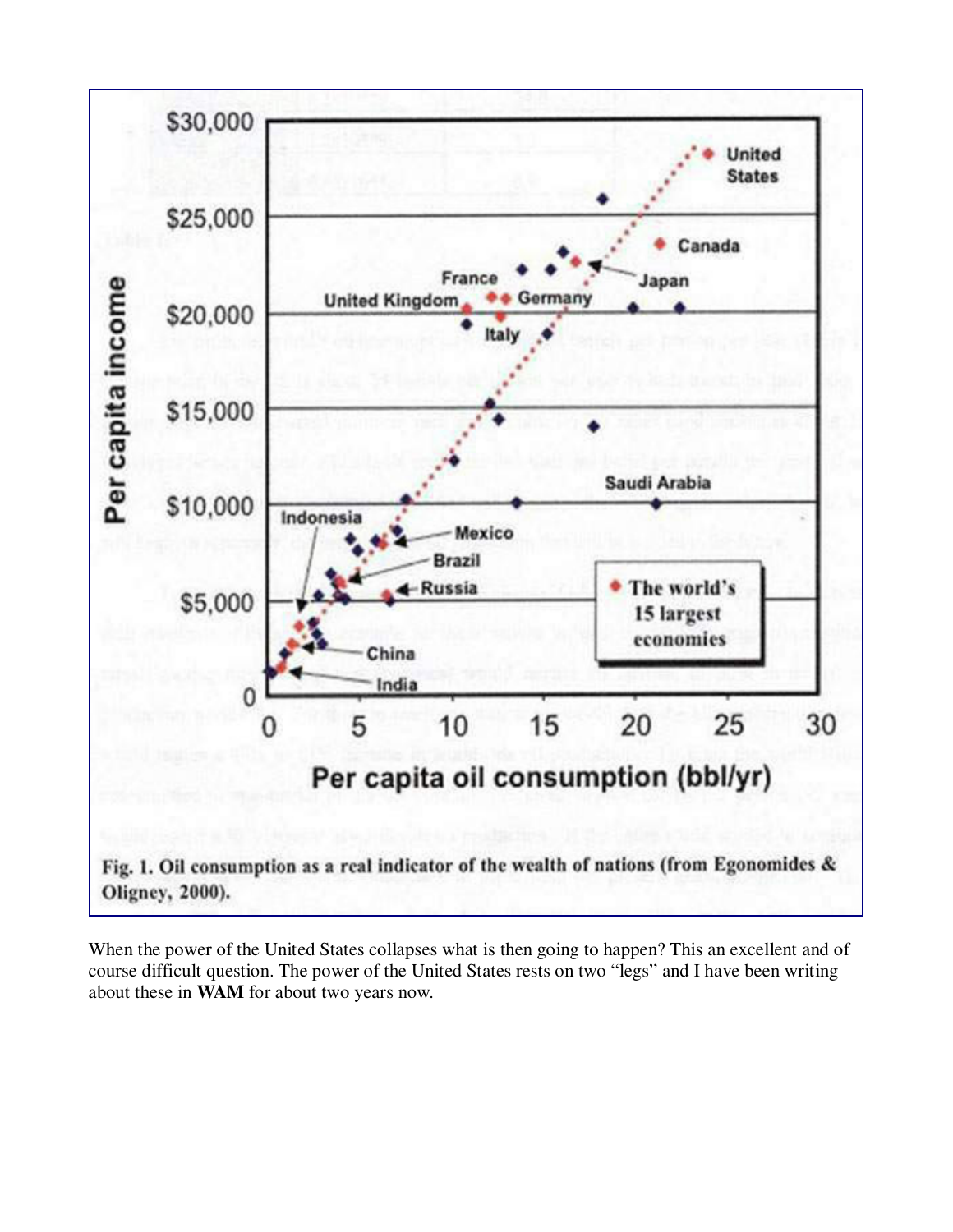American power is based. I would argue, on two fundamental elements – the projection of global financial power (the dollar) and the projection of global military power (petroleum). It is fair to say that both of these powers are now in the beginning stages of collapse. We have seen the financial collapse on Wall Street get under way, and now we can wait for the military collapse. I assure the visitors of WAM that it is coming. What is most interesting about this dual collapse – monetary and military power – is that because the United States had so much power it was not really necessary to have leaders with any intelligence and knowledge. Yes, the United States could actually afford to have morons as leaders. I am not saying that this was avoidable, because I do not think it was. When things are good, and when you have no competition, then you do not worry about strategy and leadership. You just keep pulling in the cash and profits. Your business, the enterprise called the United States, just runs fine, on autopilot.

The two legs of American power are unfortunately highly interdependent. The dollar is not backed by gold, as it was before 1971, but by "black gold." This is my opinion. Hence, you see the colors of the logo of my new investment business. Gold signifies destruction. Capital signifies "black gold" or petroleum.

## www.destructivecapital.com

There is a precedent which we can study, it is the British currency. I publish below its history, and I admit that it is truly fascinating.